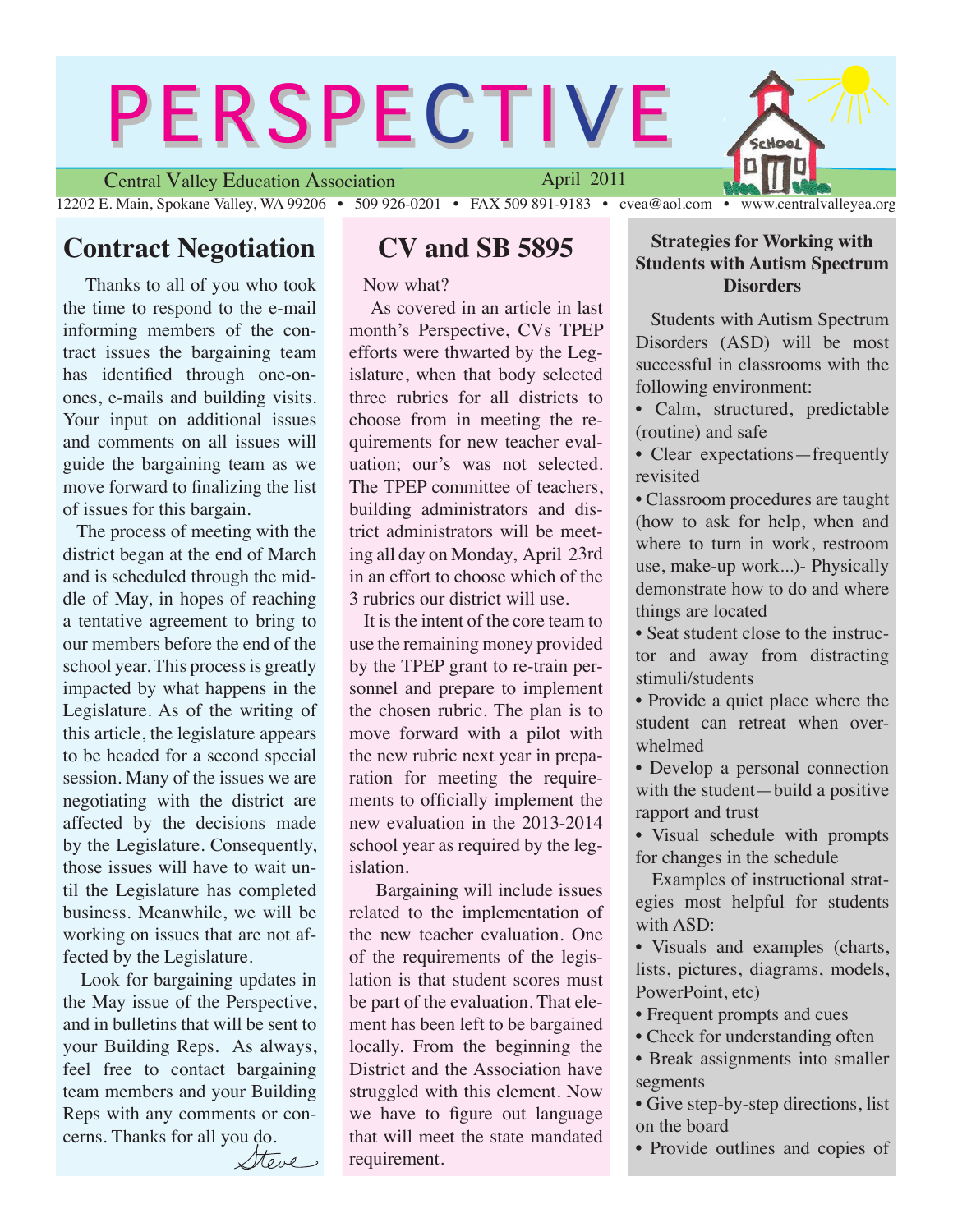the teacher's notes

• Avoid using idioms, sarcasm, jokes and metaphors

• Provide a written summary of due dates for assignments, tests, projects...

• Provide written study guides for unit tests

• Use timelines to help student stay on track with long projects/ assignments

• Helps student make connections by specifically verbalizing how previously taught skills and information pertain to what is currently being taught

 (Ideas compiled from numerous resources over a period of years compiled in Disability Information Packets by Susie Giesa and Marci Haynes, Curriculum/Behavior Interventionists. Contact Susie and Marci for more detailed information on teaching students with disabilities).

### **Retirement Event**

**(...the bells, the bells)**

 June 14th is the date for the district retirement function. It will be held at 6:00 PM (social beginning at 5:30,) location yet to be determined. This function is a celebration of the careers of CVEA members, PSE members and administrators as they enter into retirement. It is a semi-formal event held for the retiree and a guest. CVEA gives each retiring member a bell with their name and years of service engraved on it.

 Invitations will be delivered in May. Our thanks to those retiring for the service they have given to the children of Central Valley School District. We hope that you have a long and happy retirement as you have certainly earned it.

### **WEA Representative Assembly**

 WEA began as a statewide education organization in 1889. For more than 80 years, membership included teachers and administrators. In the 1970s, following passage of a collective bargaining law for teachers, WEA evolved into a pro-active teachers union.

 The WEA Representative Assembly is an annual meeting of elected delegates from locals over the state. There are about 1000 delegates that conduct the business of the RA. New business items and resolutions make up the bulk of the work. The Assembly meets Thursday evening, usually until 9 or 10 o'clock. They continue all day Friday, again until late, and all day Saturday until businesses is completed, which sometimes lasts until the wee hours of Sunday morning.

 The RA is being held in Spokane May 17, 18 and 19. It has been in Spokane the majority of the years for at least the last couple of decades. Spokane's infrastructure seems especially well-suited for the WEA assembly.

 Please consider volunteering to serve in one of the many jobs that support the function of the RA. There will be Sgt. at arms (checking badges at the door), floor phone monitors, pages (to deliver speaking slips to the podium.) and several other opportunities for support positions. Many members C have found this to be rewarding in that they get to see how the Association works. Volunteers are well fed, and can choose to work one or more shifts during the RA. Many association leaders started as volunteers at the RA.

# **One-on-Ones Continue**

 Eighty-four CVEA members have participated in one-on-one conversations since we began this process. It is part of a statewide concerted effort by the Association to listen to the individual members. We are asking members who have been invited to participate in one-on-ones to reciprocate by conducting one-on-ones with other CVEA members. The oneon-one forms can be obtained from your Building Rep, or by contacting the CVA office.

 The one-on-ones already conducted have provided significant input to the bargaining process. The statewide goal is to reached 10% of WEA members, and we have exceeded that within our local. But we would like to continue to reach out to our members for their input and concerns. Please consider participating in a one-onone. Contact your Building Rep to arrange your own one-on-one, and then reach out to other members to give them the opportunity. It is actually fun and gives you the chance to get to know other members of your staff a little better.

\*\*\*\*\*\*\*\*\*\*\*

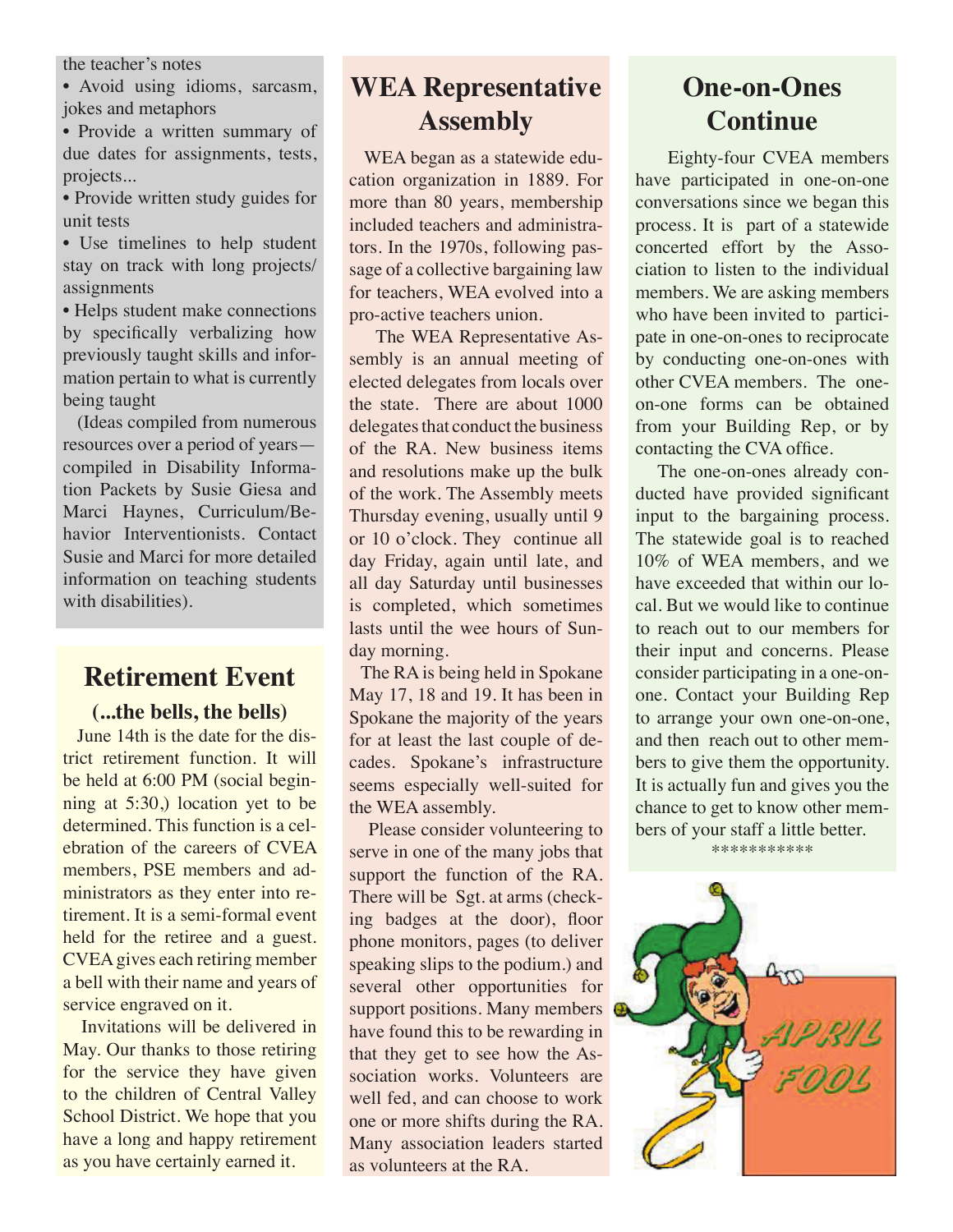# **WEA Guidelines for Innovative Schools**

 For over a year now, CVEA and the district have been working on an operating agreement for Summit school. We are now preparing to deal with the contract issues that will come into play if and when Central Valley opens a branch campus for the Skills Center. Both of these ventures benefit from the recent adoption by the WEA Board of Directors of an Innovative Schools Guidelines document. These guidelines are as follows:

 The Washington Education Association advocates for high-quality schools that meet the unique needs of the students, district, and community. All public schools shall be amply funded, as all schools and students are in need of quality resources. Innovative schools shall be given freedom to be creative in meeting student needs and shall address the following guidelines:

1. Innovative Schools shall be tuition-free public schools, and additional funding shall not supplant basic education funding or be competitively structured.

2. Innovative Schools shall be aligned with the WEA policies (e. g., Alternative compensation, alternative learning experience distance learning programs, certification, charter schools, evaluation, and priority schools).

3. Innovative Schools shall be governed by a locally-bargained collective bargaining agreement (CBA) with flexibility to meet the needs of school community; elements of the CBA may include:

- a. Employment decisions, including assignment, transfer and vacancy agreements;
- b. Private partnerships and/or private funding;
- c. Family compacts;
- d. Differentiated calendars and/or workday;
- e. Partnerships to provide wraparound services;
- f. Artist and industry-specific staff members;
- g. Shared leadership models;
- h. Planning time;
- i. Differentiated state-level or pupil expenditures;
- j. Additional workload;
- k. Student contact time;
- l. School programs within other schools.

4. The goal of Innovative Schools shall be to promote student learning, eliminate opportunity and achievement gaps and positively impact student graduation rates.

5. Innovative Schools shall be



If April showers bring May flowers, what do May flowers bring? Answer on last page

open to all students, provide wellrounded education opportunities, be student-centered, culturally competent, and address the diverse needs of all students; they shall not have discriminatory or arbitrary entrance requirements.

6. The school community shall be involved in the decision-making process to determine the direction of school or program innovation.

7. Innovative Schools shall be governed by public oversight, including the locally elected school board(s), be operated as a nonprofit, and subject to public disclosure.

8. Innovative Schools shall be held accountable to the same federal and state standards and assessments as other public schools.

9. Innovative school administration and certificated staff must have current Washington State administrative, teaching and/or Education Staff Associate (ESA) certification, and Education Support Professional (ESP) staff must meet the same requirements as ESP staff in other public schools. All staff must be provided jobspecific professional development designed to meet the needs of the innovative school community and be an integral part of the school decision-making process.

# **NEA Representative Assembly**

 The National Education Association's Representative Assembly is the largest democratic meeting in the United States. Each year more than 10,000 NEA members meet to discuss, debate, and